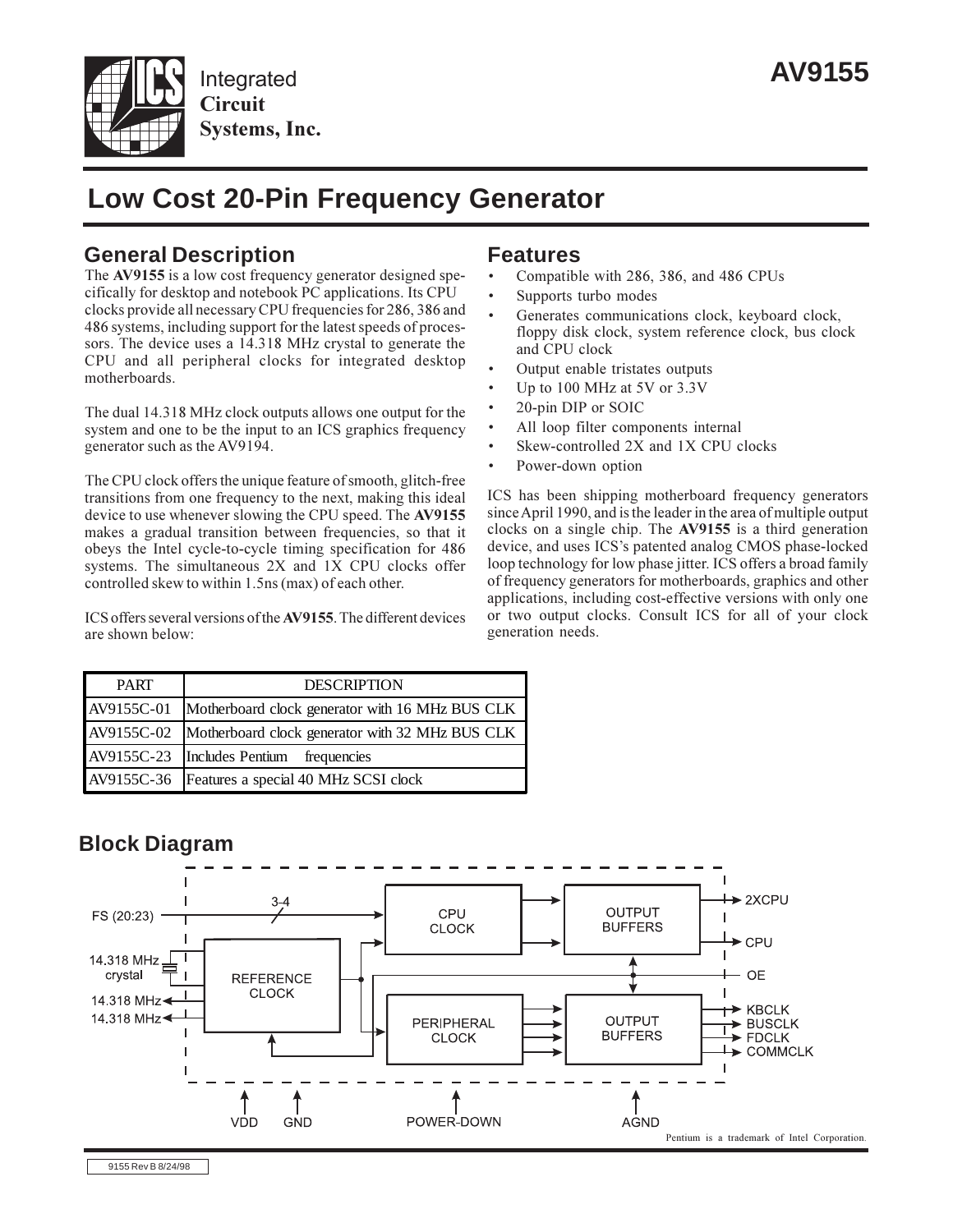# **AV9155**



## **Pin Configuration**



**20-Pin DIP or SOIC 20-Pin DIP or SOIC**



## **Pin Descriptions for AV 9155-01, 9155-02**

| <b>PIN</b><br><b>NUMBER</b> | <b>PIN NAME</b>  | <b>TYPE</b> | <b>DESCRIPTION</b>                                                     |
|-----------------------------|------------------|-------------|------------------------------------------------------------------------|
|                             | 1.843 MHz        | Output      | 1.84 MHz clock output.                                                 |
| $\overline{c}$              | X <sub>2</sub>   | Output      | Crystal connection.                                                    |
| 3                           | X1               | Input       | Crystal connection.                                                    |
| 4                           | <b>VDD</b>       |             | Digital power supply (3.3V or 5.0V).                                   |
| 5                           | <b>GND</b>       | ÷.          | Digital Ground.                                                        |
| 6                           | 16 MHz/32 MHz    | Output      | 16 MHz (-01) or 32 MHz (-02) clock output.                             |
| $\tau$                      | 24 MHz           | Output      | 24 MHz floppy disk/combination I/O clock output.                       |
| 8                           | $12 \text{ MHz}$ | Output      | 12 MHz keyboard clock output.                                          |
| 9                           | AGND             |             | Analog ground (original version).                                      |
| 10                          | <b>OE</b>        | Input       | Output enable. Tristates all outputs when low. (Has internal pull-up.) |
| 11                          | FS <sub>2</sub>  | Input       | CPU clock frequency select #2. (Has internal pull-up.)                 |
| 12                          | PD#              | Input       | Power-down. Shuts off entire chip when low. (Has internal pull-up.)    |
| 13                          | 14.318 MHz       | Output      | 14.318 MHz reference clock output.                                     |
| 14                          | 14.318 MHz       | Output      | 14.318 MHz reference clock output.                                     |
| 15                          | GND              |             | Digital ground.                                                        |
| 16                          | <b>VDD</b>       |             | Digital power supply (3.3V or 5.0V).                                   |
| 17                          | 2XCPU            | Output      | 2X CPU clock output.                                                   |
| 18                          | <b>CPU</b>       | Output      | 1X CPU clock output.                                                   |
| 19                          | FS1              | Input       | CPU clock frequency select #1. (Has internal pull-up.)                 |
| 20                          | FS <sub>0</sub>  | Input       | CPU clock frequency select #0. (Has internal pull-up.)                 |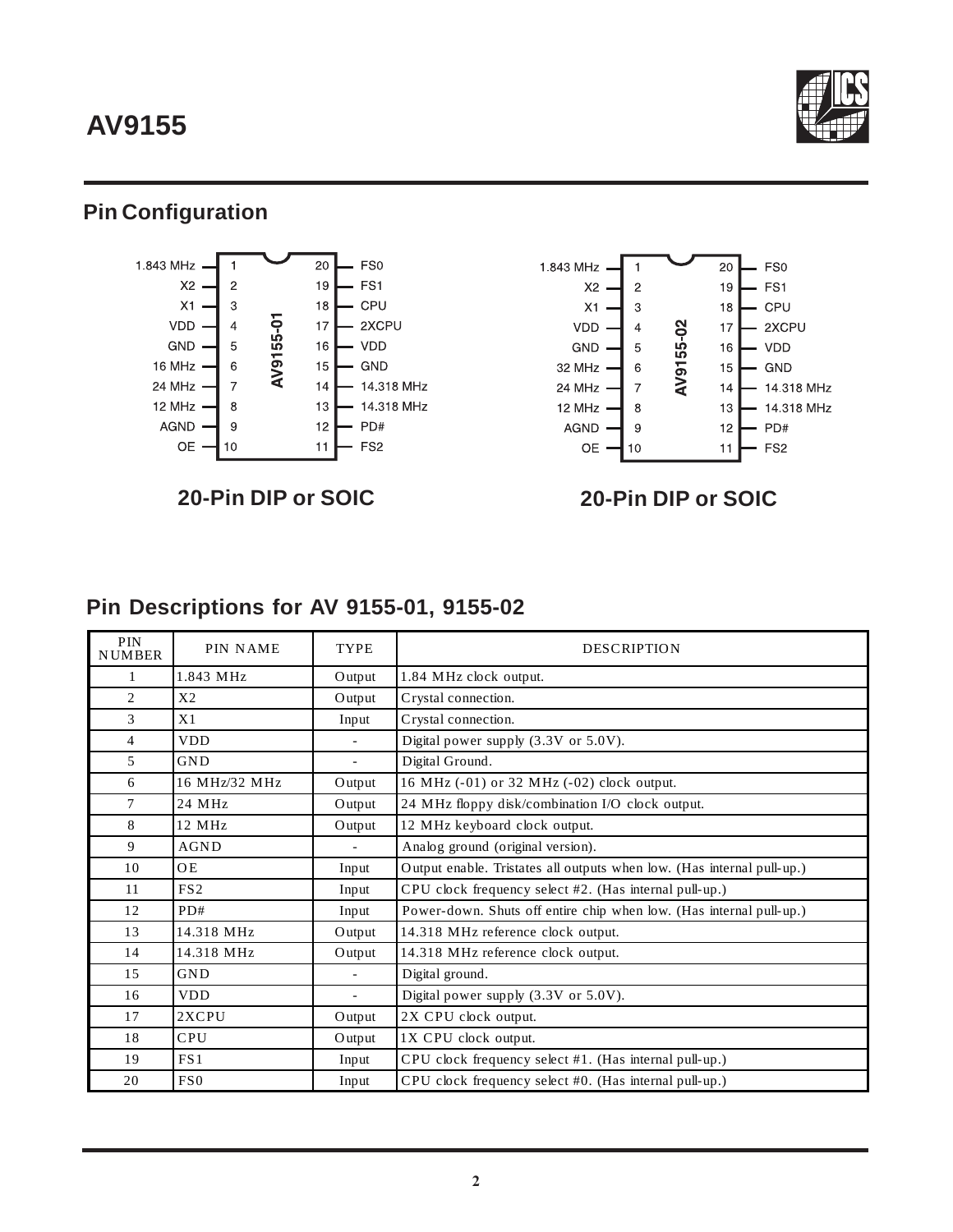

### **Functionality - AV9155-01**

(Using 14.318 MHz input. All frequencies in MHz.)

#### CLOCK#2 CPU and 2XCPU

| FS <sub>2</sub><br>(Pin 11) | FS1<br>(Pin 19) | FS <sub>0</sub><br>(Pin 20) | 2XCPU<br>(Pin 17) | <b>CPU</b><br>(Pin 18) |
|-----------------------------|-----------------|-----------------------------|-------------------|------------------------|
|                             |                 |                             |                   |                        |
|                             |                 |                             | 16                |                        |
|                             |                 |                             | 32                | 16                     |
|                             |                 |                             | 40                | 20                     |
|                             |                 |                             | 50                | 25                     |
|                             |                 |                             | 66.66             | 33.33                  |
|                             |                 |                             | 80*               | $40*$                  |
|                             |                 |                             | $100*$            | $50*$                  |

#### PERIPHERAL CLOCKS

| <b>COMMCLK</b> | <b>BUSCLK</b> | <b>FDCLK</b> | KBCLK   |
|----------------|---------------|--------------|---------|
| (Pin 1)        | (Pin 6)       | (Pin 7)      | (Pin 8) |
| 1.843*         | 16*           | $2.4*$       | 12*     |

REFERENCE CLOCKS

| REFCLK1  | REFCLK2  |  |
|----------|----------|--|
| (Pin 13) | (Pin 14) |  |
| 14.318   | 14.318   |  |

\*5V only.

### **Functionality - AV9155-02**

(Using 14.318 MHz input. All frequencies in MHz.)

#### CLOCK#2 CPU and 2XCPU PERIPHERAL CLOCKS

| FS <sub>2</sub><br>(Pin 11) | FS1<br>(Pin 19) | FS <sub>0</sub><br>(Pin 20) | 2XCPU<br>(Pin 17) | <b>CPU</b><br>(Pin 18) |
|-----------------------------|-----------------|-----------------------------|-------------------|------------------------|
|                             |                 |                             | 16                |                        |
|                             |                 |                             | 32                | 16                     |
|                             |                 |                             | 40<br>50          | 20<br>25               |
|                             |                 |                             | 66.66<br>$80*$    | 33.33<br>$40*$         |
|                             |                 |                             | $100*$            | $50*$                  |

\*5V only.

| COMMCLK | <b>BUSCLK</b> | <b>FDCLK</b> | <b>KBCLK</b> |
|---------|---------------|--------------|--------------|
| (Pin 1) | (Pin 6)       | (Pin 7)      | (Pin 8)      |
| 1.843*  | 32*           | $24*$        | $12*$        |

#### REFERENCE CLOCKS

| REFCLK1  | REFCLK2  |
|----------|----------|
| (Pin 13) | (Pin 14) |
| 14.318   | 14.318   |

## **Frequency Transitions**

A key feature of the **AV9155** is its ability to provide smooth, glitch-free frequency transitions on the CPU and 2XCPU clocks when the frequency select pins are changed. These frequency transitions do not violate the Intel 486 specification of less than 0.1% frequency change per clock period.

## **Using an Input Clock as Reference**

The **AV9155** is designed to accept a 14.318 MHz crystal as the input reference. With some external changes, it is possible to use a crystal oscillator or clock input. Please see application note AN04 for details on driving the **AV9155** with a clock.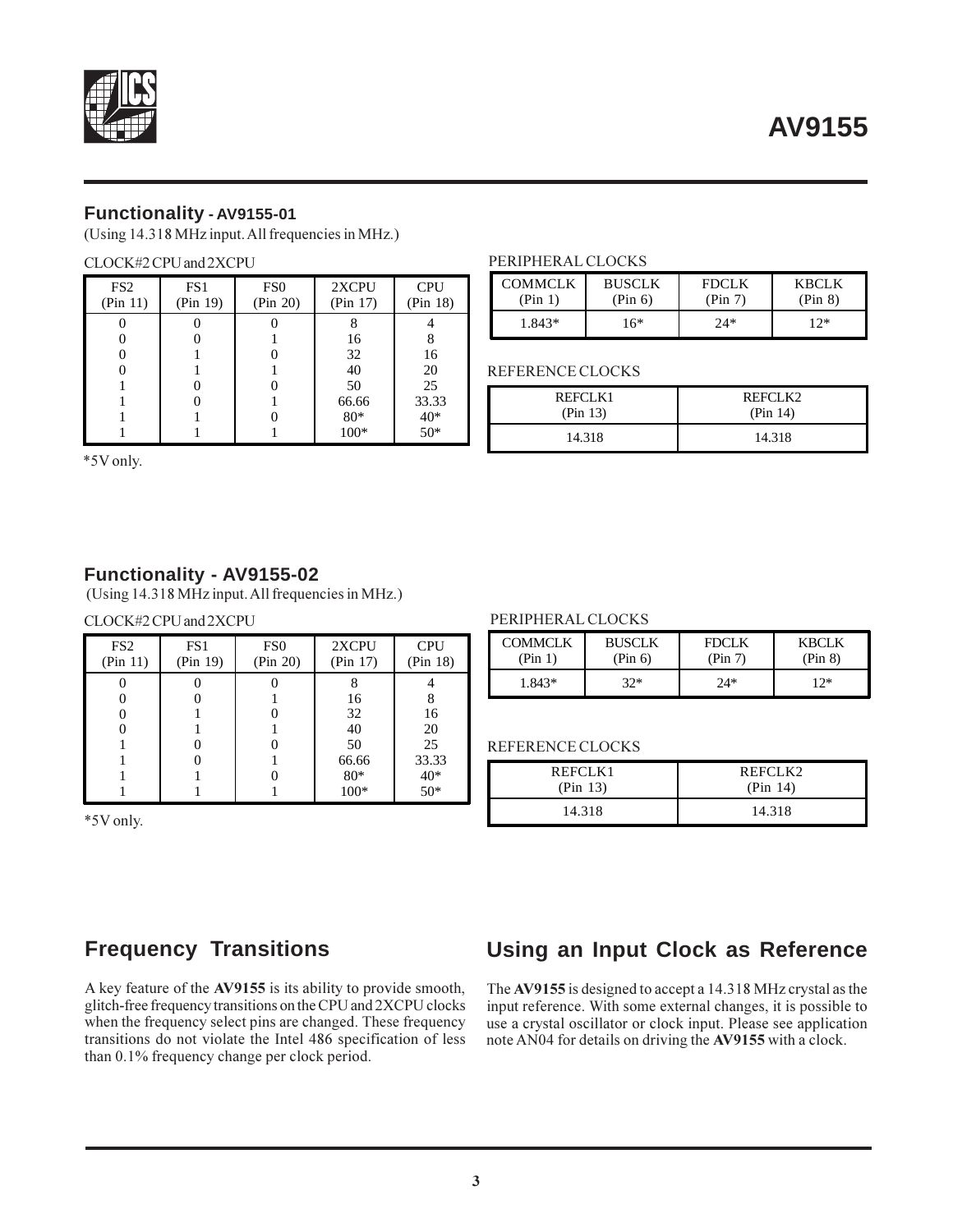# **AV9155**



## **Pin Configuration**





## **20-Pin DIP or SOIC 20-Pin DIP or SOIC**

## **Pin Descriptions for AV9155-23, -36**

| <b>PIN</b><br><b>NUMBER</b> | <b>PIN</b><br><b>NAME</b> | <b>TYPE</b> | <b>DESCRIPTION</b>                                                     |
|-----------------------------|---------------------------|-------------|------------------------------------------------------------------------|
| 1                           | 1.843/40 MHz              | Output      | 1.84 MHz (-23)/40 MHz SCSI (-36) clock output.                         |
| $\overline{c}$              | X <sub>2</sub>            | Output      | Crystal connection.                                                    |
| 3                           | X1                        | Input       | Crystal connection.                                                    |
| 4                           | <b>VDD</b>                |             | Digital power supply $(+5V)$                                           |
| 5                           | <b>GND</b>                |             | Digital ground.                                                        |
| 6                           | 16 MHz/15 MHz             | Output      | 16 MHz (-23)/15 MHz (-36) clock output.                                |
| 7                           | 24 MHz                    | Output      | 24 MHz floppy disk/combination I/O clock output.                       |
| 8                           | 12 MHz                    | Output      | 12 MHz keyboard clock output.                                          |
| 9                           | <b>AGND</b>               |             | Analog ground (original version).                                      |
| 10                          | <b>OE</b>                 | Input       | Output enable. Tristates all outputs when low. (Has internal pull-up.) |
| 11                          | FS <sub>2</sub>           | Input       | CPU clock frequency select #2. (-23 has internal pull-up.)             |
| 12                          | PD#                       | Input       | Power-down. Shuts off entire chip when low. (Has internal pull-up.)    |
| 13                          | 14.318 MHz                | Output      | 14.318 MHz reference clock output.                                     |
| 14                          | 14.318 MHz                | Output      | 14.318 MHz reference clock output.                                     |
| 15                          | <b>GND</b>                |             | Digital ground.                                                        |
| 16                          | <b>VDD</b>                |             | Digital power supply (3.3V or 5.0V).                                   |
| 17                          | 2XCPU                     | Output      | 2X CPU clock output.                                                   |
| 18                          | <b>CPU</b>                | Output      | 1X CPU clock output.                                                   |
| 19                          | FS <sub>1</sub>           | Input       | CPU clock frequency select #1. (-23 has internal pull-up.)             |
| 20                          | FS <sub>0</sub>           | Input       | CPU clock frequency select #0. (-23 has internal pull-up.)             |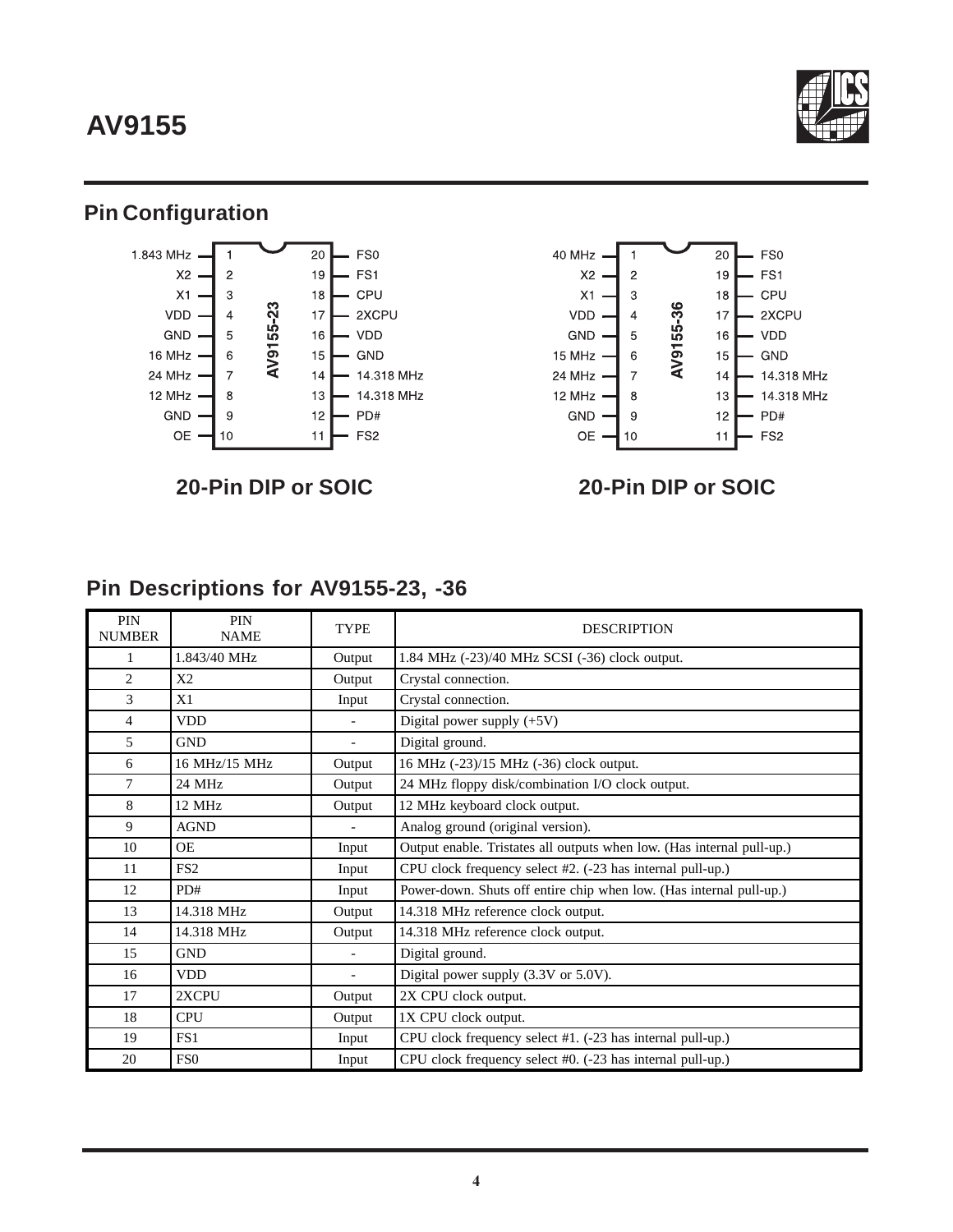



## **Functionality - AV9155-23**

(Using 14.318 MHz input. All frequencies in MHz.)

#### CLOCK#2 CPU and 2XCPU

| FS <sub>2</sub><br>(Pin 11) | FS <sub>1</sub><br>(Pin 19) | FS <sub>0</sub><br>(Pin 20) | 2XCPU<br>(Pin 17) | <b>CPU</b><br>(Pin 18) |
|-----------------------------|-----------------------------|-----------------------------|-------------------|------------------------|
|                             |                             |                             | $75*$             | $37.5*$                |
|                             |                             |                             | 32                | 16                     |
|                             |                             |                             | 60                | 30                     |
|                             |                             |                             | 40                | 20                     |
|                             |                             |                             | 50                | 25                     |
|                             |                             |                             | 66.66             | 33.33                  |
|                             |                             |                             | $80*$             | 40*                    |
|                             |                             |                             | 52                | 26                     |

#### PERIPHERAL CLOCKS

| <b>COMMCLK</b> | <b>BUSCLK</b> | <b>FDCLK</b> | KBCLK   |
|----------------|---------------|--------------|---------|
| (Pin 1)        | (Pin 6)       | (Pin $7$     | (Pin 8) |
| 1.843          | 16*           | 7Δ           |         |

#### REFERENCE CLOCKS

| REFCLK1  | REFCLK2  |  |
|----------|----------|--|
| (Pin 13) | (Pin 14) |  |
| 14.318   | 14.318   |  |

\*5V only

### **Functionality - AV9155-36**

(Using 14.318 MHz input. All frequencies in MHz.)

### CLOCK#2 CPU and 2XCPU PERIPHERAL CLOCKS

| FS <sub>2</sub><br>(Pin 11) | FS <sub>1</sub><br>(Pin 19) | FS <sub>0</sub><br>(Pin 20) | 2XCPU<br>(Pin 17) | <b>CPU</b><br>(Pin 18) |
|-----------------------------|-----------------------------|-----------------------------|-------------------|------------------------|
|                             |                             |                             |                   |                        |
|                             |                             |                             | 16                |                        |
|                             |                             |                             | 60                | 30                     |
|                             |                             |                             | 40                | 20                     |
|                             |                             |                             | 50                | 25                     |
|                             |                             |                             | 66.66             | 33.33                  |
|                             |                             |                             | $80*$             | $40*$                  |
|                             |                             |                             | $100*$            | $50*$                  |

\*5V only

| <b>SCSICLK</b> | <b>BUSCLK</b> | <b>FDCLK</b> | KBCLK   |
|----------------|---------------|--------------|---------|
| (Pin 1)        | (Pin 6)       | (Pin 7)      | (Pin 8) |
| 40*            | 15*           | $24*$        | 1つ*     |

#### REFERENCE CLOCKS

| REFCLK1  | REFCLK2  |  |
|----------|----------|--|
| (Pin 13) | (Pin 14) |  |
| 14.318   | 14.318   |  |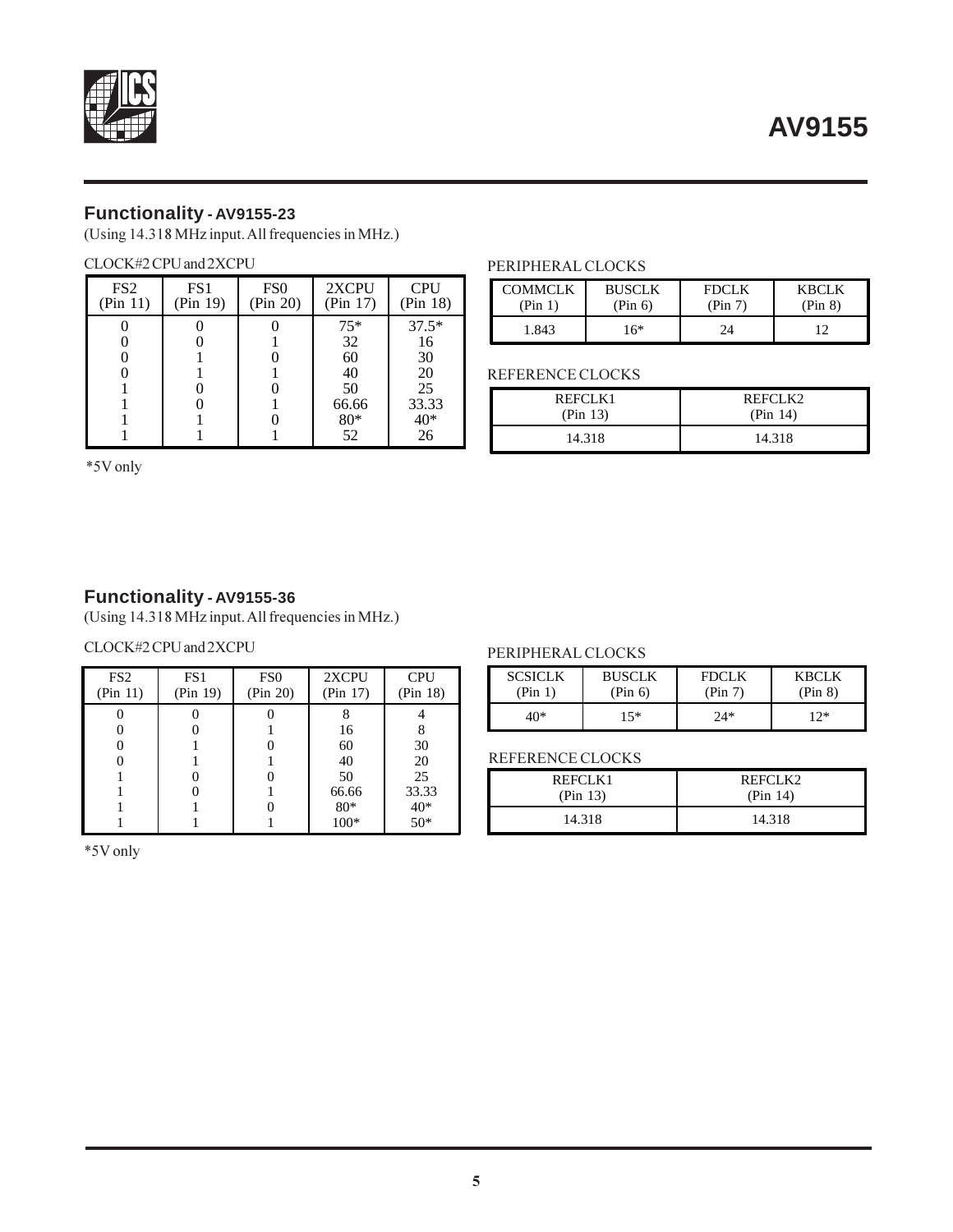

## **Absolute Maximum Ratings**

Stresses above those listed under Absolute Maximum Ratings may cause permanent damage to the device. This is a stress rating only and functional operation of the device at these or any other conditions above those indicated in the operational sections of the specifications is not implied. Exposure to absolute maximum rating conditions for extended periods may affect product reliability.

## **Electrical Characteristics at 5V**

 $V_{DD} = 4.0$  to 5.5V (5V +10%/-20%);  $T_{A=0}$ <sup>o</sup>C to 70<sup>o</sup>C unless otherwise stated

|                                            |                     | <b>DC</b> Characteristics         |                  |                |                |              |
|--------------------------------------------|---------------------|-----------------------------------|------------------|----------------|----------------|--------------|
| <b>PARAMETER</b>                           | <b>SYMBOL</b>       | <b>TEST CONDITIONS</b>            | <b>MIN</b>       | <b>TYP</b>     | <b>MAX</b>     | <b>UNITS</b> |
| <b>Input Low Voltage</b>                   | $V_{IL}$            | $V_{DD} = 5V$                     |                  |                | 0.8            | V            |
| Input High Voltage                         | V <sub>IH</sub>     | $V_{DD} = 5V$                     | 2.0              |                |                | $\mathbf{V}$ |
| <b>Input Low Current</b>                   | $I_{LL}$            | $V_{IN} = 0V$                     | $-15uA$          |                |                | μA           |
| <b>Input High Current</b>                  | I <sub>IH</sub>     | $V_{IN} = V_{DD}$                 |                  |                | 5              | μA           |
| <b>Output Low Voltage</b>                  | $V_{OL}$            | $I_{OL} = 4mA$                    |                  |                | 0.4            | $\mathbf{V}$ |
| Output High Voltage                        | $V_{OH}$            | $IOH=-lnIA, VDD=5.OV$             | $V_{DD}$ -.4 $V$ |                |                | V            |
| <b>Output High Voltage</b>                 | $V_{OH}$            | $IOH=-4nIA, VDD=5.OV$             | $V_{DD}$ -.8V    |                |                | V            |
| Output High Voltage                        | $V_{OH}$            | I $H = -8mA$                      | 2.4              |                |                | $\mathbf{V}$ |
| <b>Supply Current</b>                      | Icc                 | $No$ load <sup>1</sup>            |                  | 40             | 80             | mA           |
| Supply Current, Power-Down                 | $I_{\text{CDSTBY}}$ | No load                           |                  | 0.7            | 1.5            | mA           |
| <b>Output Frequency Changeover</b>         |                     |                                   |                  |                |                |              |
| Supply and Temperature                     | $F_D$               | With respect to typical frequency |                  | 0.002          | 0.01           | $\%$         |
| Short circuit current                      | <b>Isc</b>          | Each output clock                 | 25               | 40             |                | mA           |
| Pull-up resistor value                     | Rpu                 |                                   |                  | 680            |                | $k\Omega$    |
| <b>Input Capacitance</b>                   | $C_i$               | Except XI, X2                     |                  |                | 10             | p            |
| <b>Load Capacitance</b>                    | CL                  | Pins XI, X2                       |                  | 20             |                |              |
|                                            |                     | <b>AC</b> Characteristics         |                  |                |                |              |
| Output Rise time, 0.8 to 2.0V              | $\mbox{tr}$         | 25pF load                         | $\blacksquare$   | $\mathbf{1}$   | $\sqrt{2}$     | ns           |
| Rise time, 20% to 80% VDD                  | tr                  | 25pF load                         |                  | $\overline{c}$ | $\overline{4}$ | ns           |
| Output Fall time, 2.0 to 0.8V              | tr                  | 25pF load                         | $\sim$           | $\mathbf{1}$   | $\overline{c}$ | ns           |
| Fall time, 80% to 20% VDD                  | tf                  | 25pF load                         | L.               | $\overline{2}$ | $\overline{4}$ | ns           |
| Duty cycle                                 | dt                  | 25pF load                         | 40/60            | 48/52          | 60/40          | $\%$         |
| Duty cycle, reference clocks               | dt                  | 25pF load                         | 40/60            | 43/57          | 60/40          | $\%$         |
| Jitter, one sigma                          | $f_{ij1s}$          | As compared with clock period     |                  | 0.8            | 2.5            | $\%$         |
| Jitter, absolute                           | tjab                | 16-100 MHz clocks                 |                  | $\overline{2}$ | 5              | $\%$         |
| Jitter, absolute                           | $t_{iab}$           |                                   |                  |                | 700            | ps           |
| <b>Input Frequency</b>                     | fi                  |                                   |                  | 14.318         |                | <b>MHz</b>   |
| Clock skew between CPUand<br>2XCPU outputs | $T_{\rm sk}$        |                                   |                  | 0.5            | 1              | ns           |
| Frequency Transition time                  | $t_{\rm ft}$        | From 8 to 100 MHz                 |                  | 15             | 20             | ms           |

Notes:

1 All clocks on AV9155-xx running at highest possible frequencies. Power supply current can change substantially with different mask configurations. Consult ICS.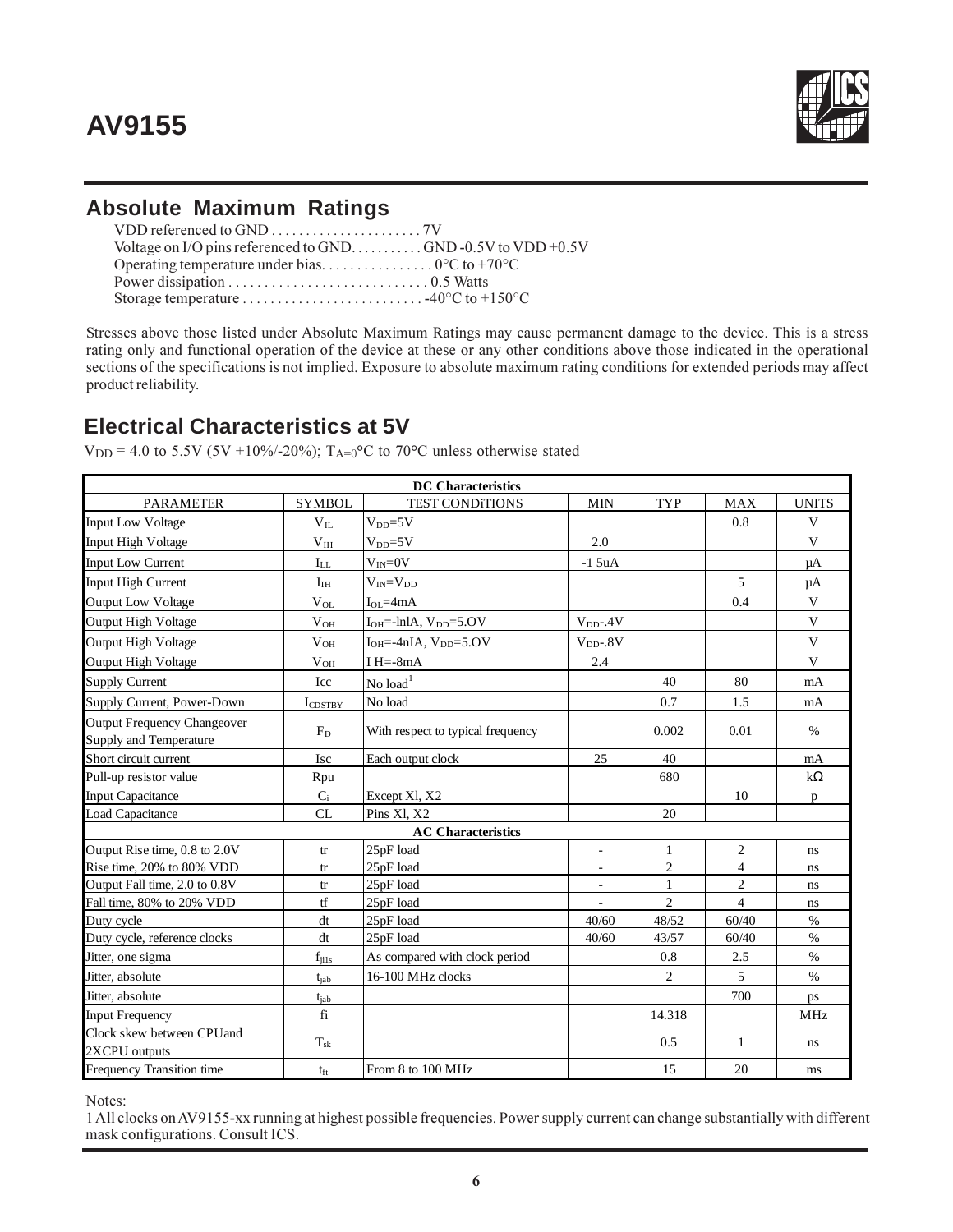

## **Actual Output Frequencies**

**(Using 14.318 MHz input. All frequencies in MHz.)**

#### **AV9155-01 and AV9155-02** CLOCK#2 CPU and 2XCPU

| FS <sub>2</sub><br>(Pin 11) | FS1<br>(Pin 19) | FS <sub>0</sub><br>(Pin 20) | 2XCPU<br>(Pin 17) | <b>CPU</b><br>(Pin 18) |
|-----------------------------|-----------------|-----------------------------|-------------------|------------------------|
|                             |                 |                             | 7.50              | 3.75                   |
|                             |                 |                             | 15.51             | 7.76                   |
|                             |                 |                             | 32.22             | 16.11                  |
|                             |                 |                             | 40.09             | 20.05                  |
|                             |                 |                             | 50.11             | 25.06                  |
|                             |                 |                             | 66.82             | 33.41                  |
|                             |                 |                             | 80.18*            | 40.09*                 |
|                             |                 |                             | 100.23*           | $50.11*$               |

 $*5V$  only.  $*5V$  only.

#### **AV9155-23 CPU CLOCK**

| FS <sub>2</sub><br>(Pin 11) | FS <sub>1</sub><br>(Pin 19) | FS <sub>0</sub><br>(Pin 20) | 2XCPU<br>(Pin 17) | <b>CPU</b><br>(Pin 18) |
|-----------------------------|-----------------------------|-----------------------------|-------------------|------------------------|
|                             |                             |                             | 75.170*           | 37.585*                |
|                             |                             |                             | 31.940            | 15.970                 |
|                             |                             |                             | 60.136            | 30.068                 |
|                             |                             |                             | 40.090            | 20.045                 |
|                             |                             |                             | 50.113            | 25.057                 |
|                             |                             |                             | 66.476            | 33.238                 |
|                             |                             |                             | 80.181*           | 40.091*                |
|                             |                             |                             | 51.903*           | $25.952*$              |

#### PERIPHERAL CLOCKS

| <b>COMMCLK</b> | <b>BUSCLK</b> (Pin | <b>FDCLK</b> | KBCLK   |
|----------------|--------------------|--------------|---------|
| (Pin 1)        | O.                 | (Pin 7)      | (Pin 8) |
| 1.846          | 32.01 or 16.00     | 24.00        | 12.00   |

| PERIPHERAL CLOCKS         |                          |                         |                         |  |  |
|---------------------------|--------------------------|-------------------------|-------------------------|--|--|
| <b>COMMCLK</b><br>(Pin 1) | <b>BUSCLK</b><br>(Pin 6) | <b>FDCLK</b><br>(Pin 7) | <b>KBCLK</b><br>(Pin 8) |  |  |
| 1.846                     | 16.00                    | 24.00                   | 12.00                   |  |  |

## **AV9155-36**

**CPU CLOCK** 

| FS <sub>2</sub><br>(Pin 11) | FS <sub>1</sub><br>(Pin 19) | FS <sub>0</sub><br>(Pin 20) | 2XCPU<br>(Pin 17) | <b>CPU</b><br>(Pin 18) |
|-----------------------------|-----------------------------|-----------------------------|-------------------|------------------------|
|                             |                             |                             | 8.054             | 4.027                  |
|                             |                             |                             | 16.002            | 8.001                  |
|                             |                             |                             | 59.875            | 29.936                 |
|                             |                             |                             | 39.886            | 19.943                 |
|                             |                             |                             | 50.113            | 25.057                 |
|                             |                             |                             | 66.476            | 33.238                 |
|                             |                             |                             | 80.181*           | 40.091*                |
|                             |                             |                             | $100.226*$        | 50.113*                |

#### PERIPHERAL CLOCKS

| <b>COMMCLK</b> | <b>BUSCLK</b> | <b>FDCLK</b> | KBCLK   |
|----------------|---------------|--------------|---------|
| (Pin 1)        | (Pin 7)       | (Pin 6)      | (Pin 8) |
| 40.00          | 15.00         | 24.00        | 12.00   |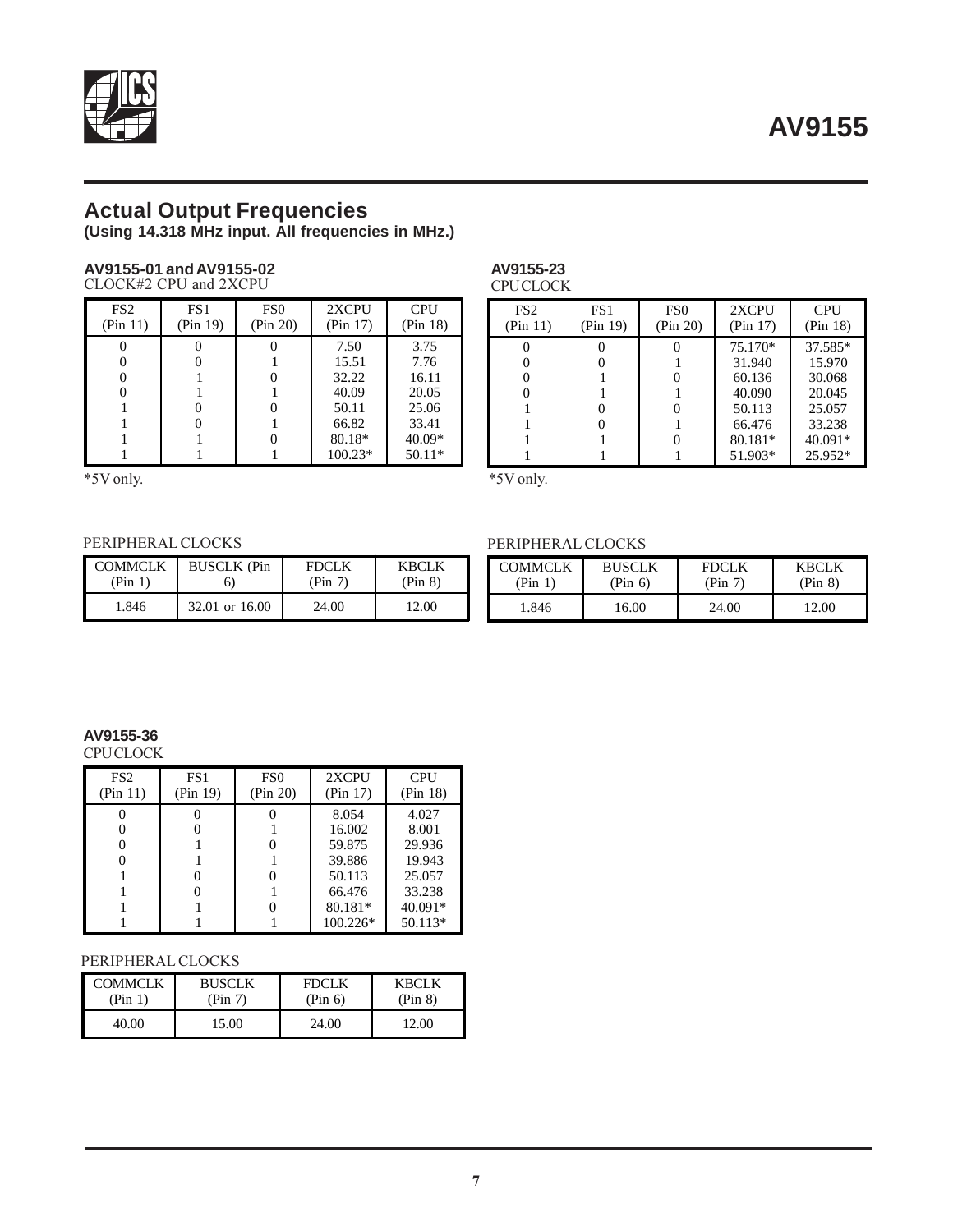

## **AV9155 Recommended External Circuit**



Notes:

1. ICS recommends the use of an isolated ground plane for the **AV9155**. All grounds shown on this drawing should be connected to this ground plane. This ground plane should be connected to the system ground plane at a single point. Please refer to **AV9155** Board Layout Diagram.

2. A single power supply connection for all VDD lines at the 2.2**µ**F decoupling capacitor is recommended to reduce interaction of analog and digital circuits. The 0.1**µ**F decoupling capacitors should be located as close to each VDD pin as possible.

3. A 33Ω series termination resistor should be used on any clock output which drives more than one load or drives a long trace (more than about two inches), especially when using high frequencies (>50 MHz). This termination resistor is put in series with the clock output line close to the clock output. It helps improve jitter performance and reduce EMI by damping standing waves caused by impedance mismatches in the output clock circuit trace.

4. The ferrite bead does not enhance the performance of the **AV9155**, but will reduce EMI radiation from the VDD line.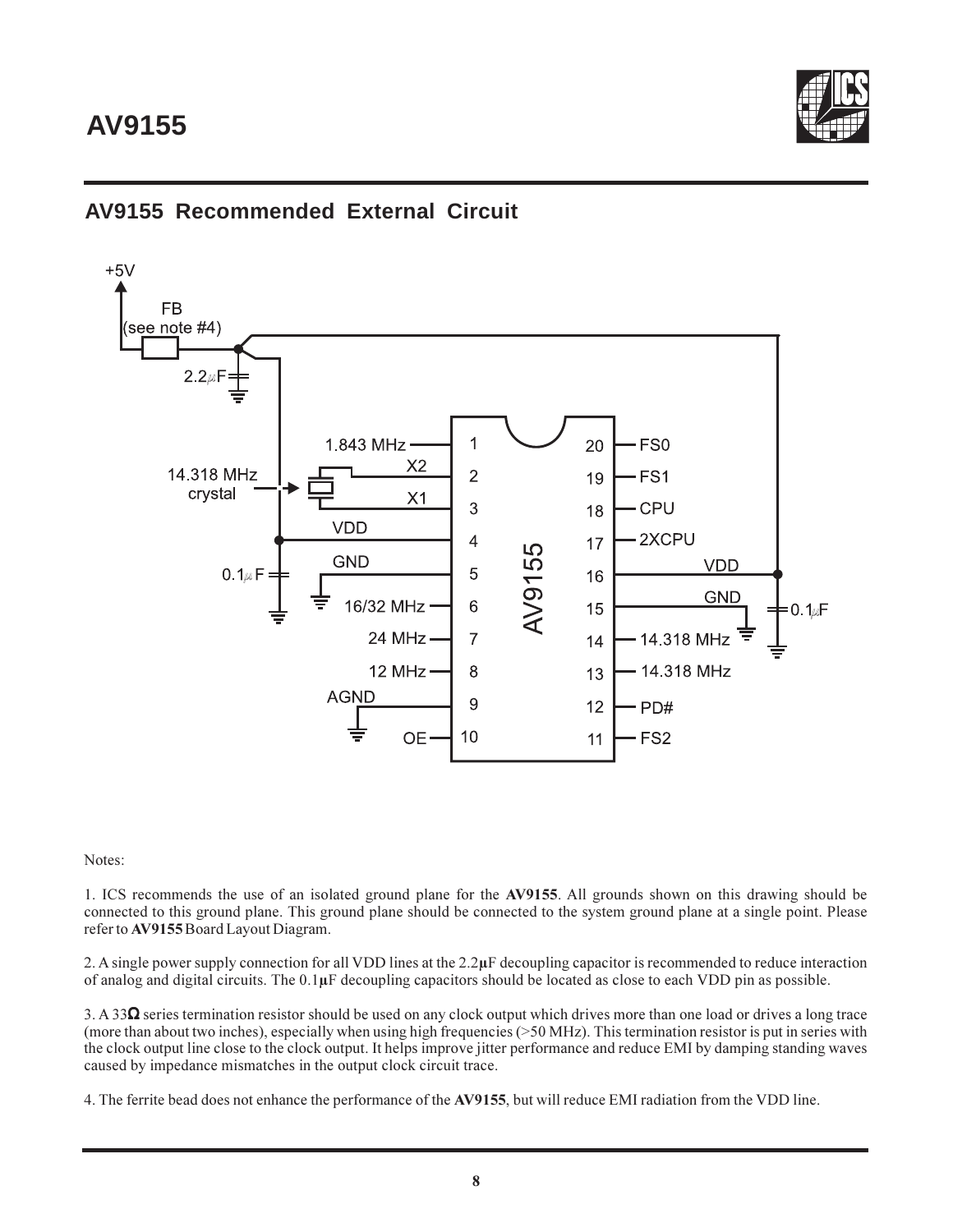

## **AV9155 Recommended Board Layout**



This is the recommended layout for the **AV9155** to maximize clock performance. Shown are the power and ground connections, the ground plane, and the input/output traces.

Use of the isolated ground plane and power connection, as shown, will prevent stray high frequency ground and system noise from propagating through the device. When compared to using the system ground and power planes, this technique will minimize output clock jitter. The isolated ground plane should be connected to the system ground plane at one point, near the 2.2µF decoupling cap. For lowest jitter performance, this isolated ground plane should be kept away from clock output pins and traces. Keeping the isolated ground plane area as small as possible will minimize EMI radiation. Use a sufficient gap between the isolated ground plane and system ground plane to prevent AC coupling. The ferrite bead in the VDD line optional, but will help reduce EMI.

The traces to distribute the output clocks should be over a system ground or power supply plane. The trace width should be about two times the thickness of the PC board between the trace and the underlying plane. These guidelines help minimize clock jitter and EMI radiation. The traces to distribute power should be as wide as possible.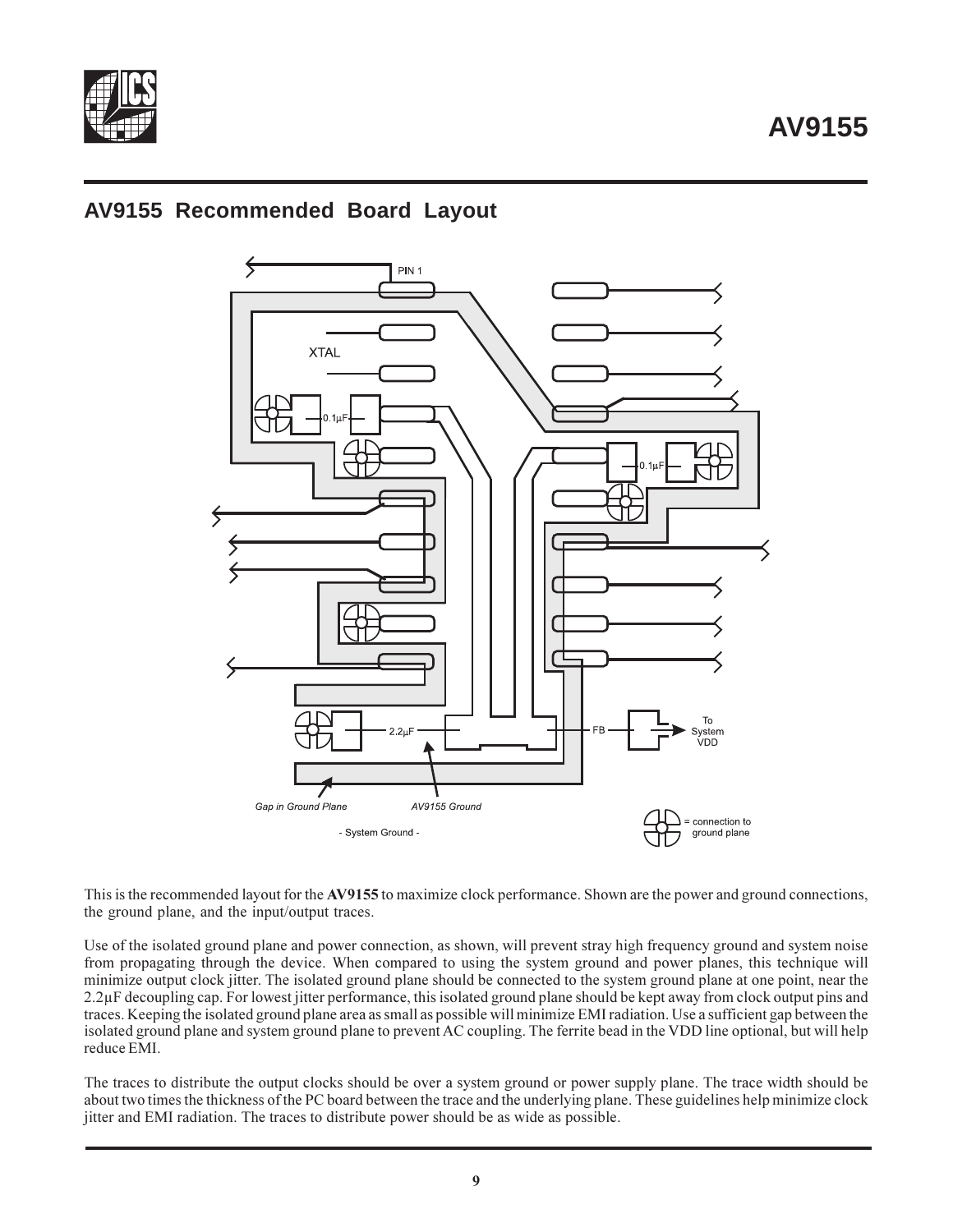# **AV9155**





 **20-Pin DIP Package**



Notes:

Tape and reel packaging should be ordered with the suffix T&R. For instance, if the -01 in DIP and tape & reel is required, order the part as AV9155-01CN20T&R.